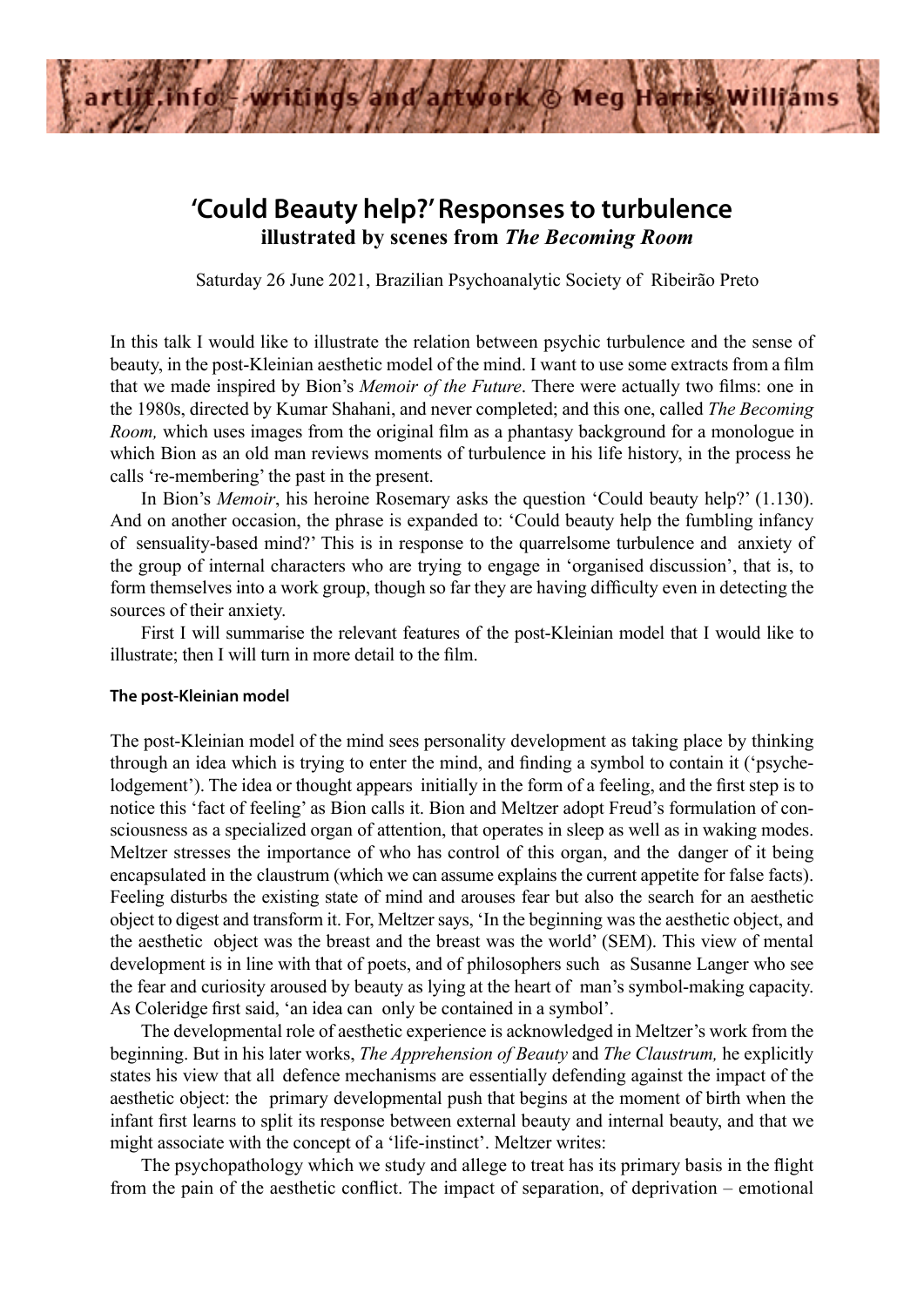and physical, of physical illness, of oedipal conflict – pregenital and genital, of chance events, of seductions and brutality, of indulgence and over-protection, of family disintegration, of the death of parents or siblings – all of these derive the core of their significance for the developmental process from their contribution as aspects of the underlying, fundamental process of avoidance of the impact of the beauty of the world, and of passionate intimacy with another human being.

This unknown quality is experienced as ugliness: it embodies the possibility that the aesthetic object is untrustworthy and may cause the death of the infant personality. The tension created by this ugliness in juxtaposition with the sense of beauty aroused by the knowable, sensuous exterior of the object, creates psychic turbulence. If this turbulence is felt to be intolerable, the infant (or adult) is tempted to collapse into various modes of defence that include: puritanism, cynicism and perversity, or on the intellectual level, false symbols and sophisticated forms of lying such as 'false logic, semantic ambiguities, spurious generalizations, counterfeit emotions' (p. 37). The difference between tolerating and not tolerating aesthetic conflict is notated by Bion as LHK *versus* minus LHK: that is, positive versus negative emotions – which are not nasty or ugly emotions but rather, non- or anti-emotions, a defence against emotionality altogether. According to Bion we have only two choices when faced with turbulence: 'kill it or find out about it' – hence the K-link is brought in, to work through the love-hate ambiguity (or minus K if this tension is avoided). Our minds can develop, or they can ossify inside an 'exoskeleton' that puts a stop to further growth.

If beauty causes the problems in the first place, how can beauty help to solve them? Essentially, as always, by finding a symbol to represent the emotional experience which will contain and organise its frightening disruptive elements and make them part of an 'underlying pattern': that is, seeking an aesthetic response that can contain the meaning of the turbulence.

## **The Becoming Room**

Bion always said that he was not a psychoanalyst but was 'becoming a psychoanalyst'. In his *Memoir* we can follow his own self-analysis, the story of his own becoming, using our own countertransference to the story he tells. The images and events are memories that have to be re-membered, not simply recalled but put together in a new way in order to make sense of the present personality. This is what he calls 'becoming O' – approaching reality, by means of symbolization of the present experience. The story is itself a symbol and, as he says, this makes it potentially 'generative', stimulating a reciprocal response in others. The films of the *Memoir* represent an attempt to follow and mirror Bion's own search for psychic organization after the wreckage of the 'war', mapping those areas of turbulence where growth was restricted or avoided. Such areas occur in all phases of life; he presents examples from childhood, war, and then psychoanalysis itself.

In the beginning was the mother. In his autobiographies Bion presents himself as having in a sense two mothers: his actual mother and her alter-ego, the Ayah or childhood nanny. The external beauty of the mother is partnered by the hidden beauty of the Ayah which is associated with the mysterious, forbidden qualities of Indian religion and superstition. This hidden religion is opposed to the strict nonconformist Christianity of his European family tradition, which is associated with the conformist values of the Raj and respectability. In Bion's narrative, the qualities of beauty and awe are presented as belonging to the Indian aspect of his personality, which was lost or repressed when he moved to boarding school in England at the age of eight in order to be 'educated', that is, trained in basic assumption mentality under the aegis of harsh superego figures.

The characters in the film, as in the *Memoir,* bear a superficial resemblance to the real people who inhabited Bion's childhood. But as he insists, this resemblance is an illusion even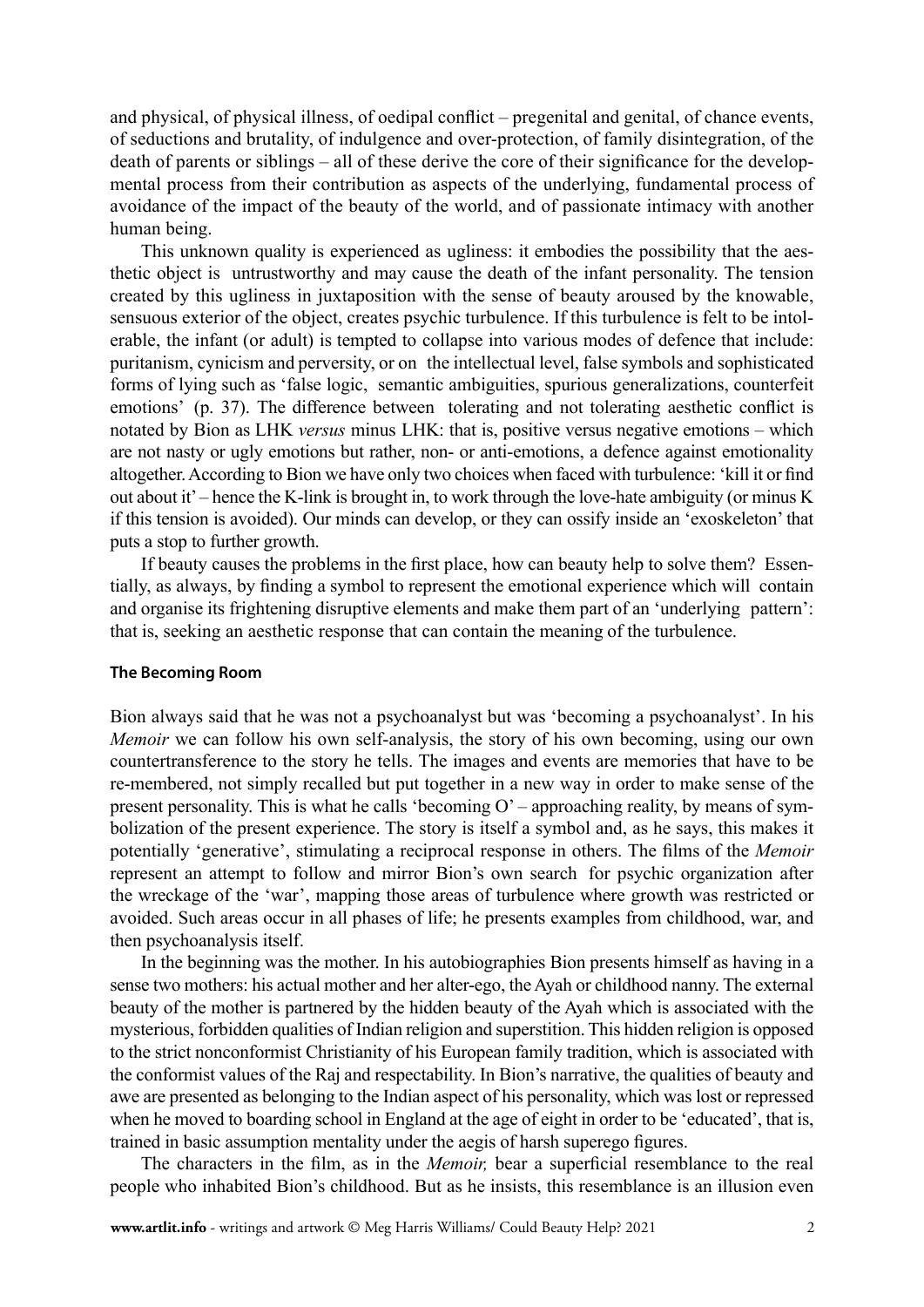though a necessary one (as in all fiction), and really they represent abstractions, aspects of his psychic reality that he cannot formulate any other way; when he tried a mathematical notation he felt that it failed to engage the identification of readers – what Coleridge called the 'suspension of disbelief'.

The story begins at the end with Bion in old age, on the threshold of death, feeling the need to revisit moments of turbulence in order to understand the nature of catastrophic change. Like a plant ready to shed its seeds, he urgently wishes to transmit something of his own experience of 'becoming himself' so that it can be used by others and become part of their own growth process. As always, the model for any 'catastrophic' transition is the moment of birth itself, when the personality changes from a watery to a gaseous medium of existence and senses the distinction between somatic and psychic. This is the 'coming together of the prenatal and postnatal personalities' which, in Bion's picture, is the prerequisite for the birth of any real thinking process. This first 'caesura' is the foundation for all subsequent points of structural change; it is both a biological event and a metaphor for psychic tension, marking the confrontation between sensuous experience and suprasensuous or psychic experience, external and internal beauty.

The story told in the film is preoccupied with the effort to get these two perspectives to converse with one another – feelings and ideas. Bion reminds us frequently that we use the same word – conception – for both the human infant and for a new idea. In philosophy the soul, like any conception, derives from infinity, eternity (Bion's 'O') and is the anchor to reality. In the film there is a periodic interjection from a 'Somite' representing the primitive part that keeps the mind in touch with its prenatal capacity to listen to bodily feelings, despite its hostility to the 'devil Psyche', the strange and monstrous excrescence of the adrenal glands that seems to swallow up its established existence and transform its shape:

SOMITE: I resisted being absorbed. All the same it happened – my feelings became idealised. Somehow I got born.

For Bion's view, like that of the poets, is a Platonic one, in which the capacity to see beauty is already present in the foetus: it is innate, part of the human condition, and accompanies the newborn soul with 'clouds of glory' when it enters the world, although as Wordsworth said, this is also where its struggles begin in earnest.

But it's hard to re-member – those impressive caesuras happened time and again. The meeting between my sperm and ovum was a passionate one. A blush on the walls of the uterus, a stain on the white radiance of eternity became my love of beauty. It was there, in my mother's wonderful hats, full of flowers and fruits. She was an abandoned woman – my uncle said so.

Wordsworth's lament that 'getting and spending we lay waste our powers' is called by Bion basic assumption mentality, as in the efforts of his parents to be respectable in social and religious terms: to obey the precepts of science on the one hand and religion on the other, strictly regimentalised. Even in this context, the child believes there are aspects of his mother than are 'abandoned', or that she abandons when she can be more truly herself and in emotional contact. But mostly these are projected onto the Ayah. 'There were other truths', says the Father, that would 'pollute the purity of science and religion'.

These 'other truths' are associated by the child Wilfred with the alternative Indian culture in which he has been immersed by his parents in fact, who both rely on it and try to keep it from influencing him, unaware of their own internal contradictions and trying to hold their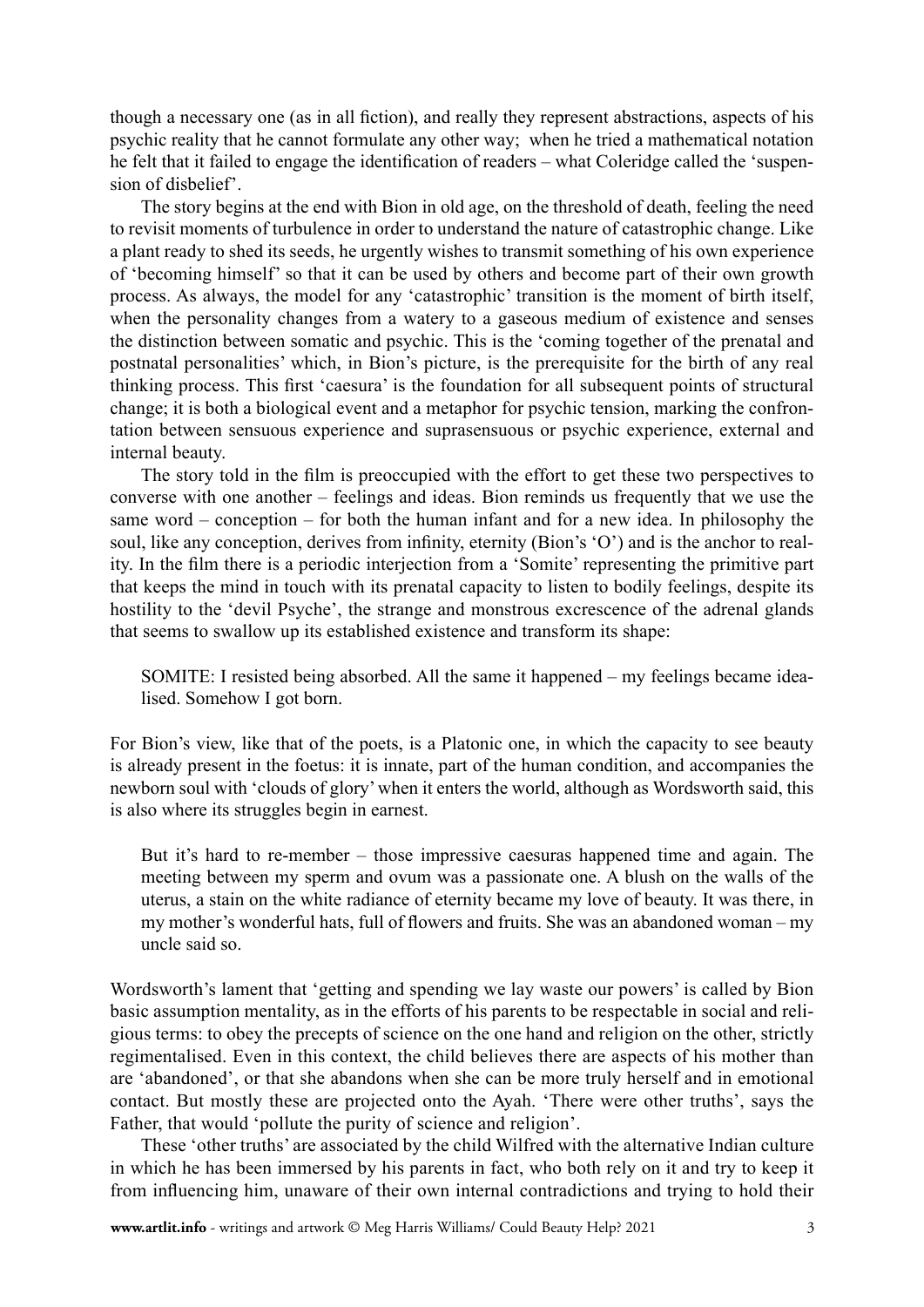own emotionality at arm's length, as it seems somehow unrespectable. From early on Bion experiences what he later calls 'home leave' – distance from the mother or internal object, called by Money-Kyrle 'the base' for cognitive development. There are morals and rules for behaviour but no space for curiosity or imagination; no secure grounding in the internal maternal reverie that performs alpha-function. Emotional education is foisted onto the Ayah, as in the scene where the Mother refuses to answer the boy's questions about her evidently pregnant friend, excusing herself by saying 'I'm too busy'. Hence the children attack their unconscious understanding of pregnancy in the form of tormenting the cat inside a flowerpot, which as Bion says, represents an attack on the idea of growth – they don't like to have their own structure expanded in an endoskeletonal way. And the new thought always appears monstrous to the existing personality, just as the new baby arouses hostility in the existing children.

According to Money-Kyrle, the idea of creative parental sexuality is one of the innate preconceptions that are essential to cognitive development, along with the idea of the feeding breast, and of death (loss, end, separation). The childhood episodes in the film are all concerned with Wilfred's oedipal attempts to understand creativity and its relation to sexuality. In one episode he creates a flower arrangement of yellow flowers, his favourite colour associated with the Indian sun. It displays an imitative beauty, his own harmonious creation in the childish sense of possessiveness of his mother or object (the flowers themselves), and he is keen to get the approval of his father for what he considers to be his own manly efforts (projective identification with the father). However the father is not interested in the artwork and cannot intuitively understand the boy's attempt to identify with him as an internal father who enables the mother's beauty to bloom. His own idea of manliness is lodged in engineering technology (as in building canals, or the gun to hunt tigers) but flower arranging would come under the heading of his worry about Wilfred's excessive femininity, dreaminess and general soppiness – 'moonfaced coward' as he is described. The only way the child can get his father's attention is by introducing the word 'lying'. 'Why did you say that?' says the father, horrified. It makes no difference that the boy says he is *not* lying – the very idea that lying could be considered as an option shatters the father's sense that his moral system is secure.

Hence a category of the 'unspeakable' begins to form, associated with the 'untouchable' Indian servants, into which incomprehensible indigestible emotions are deposited. There is no place for them in the official educational timetable, whose ambience lacks what Bion calls the free 'valency' that can reach out and make links with other objects, people, parts of the self, vertices or perspectives. So, later, one of his characters says: 'I call it linking up'– but it feels like a 'strange meeting' and he is not sure if it might be the 'counsel of the Devil'.

The child thus constructs his own personal religious system in which a severe 'Arf Arfer' superego, obeyed by his father and to some extent his mother, is associated with restrictive exoskeletons and punishment for those who do not conform. At the same time he also believes in the unspeakable, untouchable beliefs of his Ayah, conveyed through the mythologies she relates to him and presided over ultimately by the tiger-god of the jungle, beautiful and terrible at the same time. The jungle, by contrast with social norms and affectations, is the place of reality – 'the real night and real noise'. This place of reality is also called 'Heaven' and it houses the mysteries of sexual procreation, the 'Electric City' associated with his father's magical, clever engineering and his swaying watch-chain. Wilfred is fascinated by the sexual play of the two little girls 'licking each other's tongues', but the Ayah, conforming to her social role, tells him it is not a game for nice white children. The child's mind is a profusion of imaginative confusions – turbulence with no resolution. 'Which way should I go from here?' he asks St Peter, the guardian priest at the gates to Heaven, O's threshold, where 'all his progenitors' are having a party.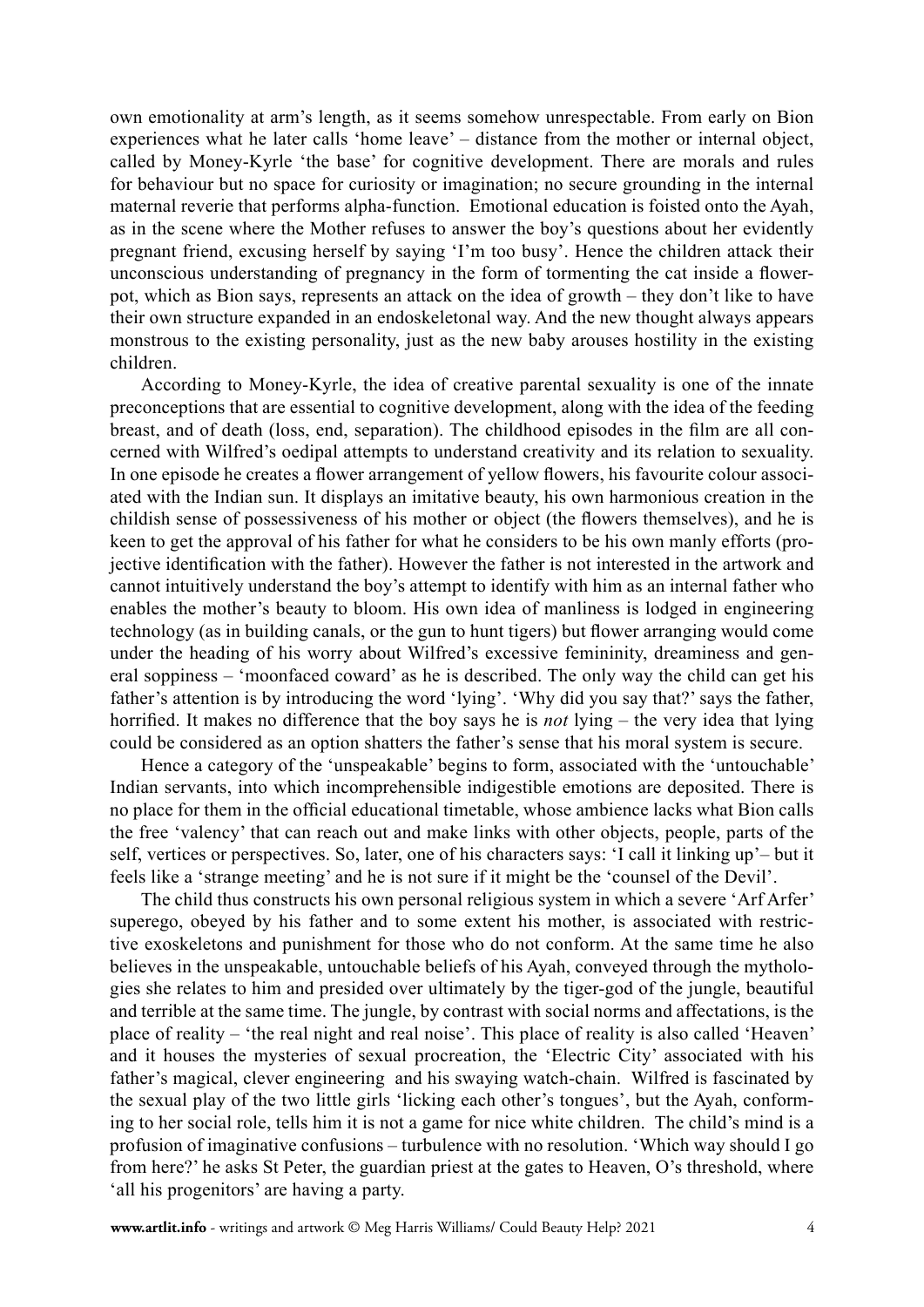#### **War and turbulence**

The mysterious place of reality (later called 'O' )– where heaven meets the jungle – is the source of all the child's mixed-up ideas and language, and the object of all his unanswered questions. He cannot reconcile the different vertices that relate to  $it$  – what is good and what is the counsel of the Devil. The maternal aspect of the object seems unprotected by the punitive paternal aspect, as in the question about why the City has no 'city wall' (the city being his mother's lap – an early version of O that becomes 'electrified' by sexuality). Reciprocally, the paternal attack on the male tiger-god, using the blasphemous technology of the hunting gun, incites revenge on the part of the female tiger. The humans, or naughty children, have undervalued the awesome powers of the beautiful tiger-couple from the world of ultimate reality, the jungle. The sense of beauty is inextricable from the sense of fear – the new thought is always a monster. The terrifying live beauty is experienced as ugly until it has been tamed (as in hunted), converted into rugs and trophies. But of course this taming has its own ugliness, reflected in the internal death of supposed civilisation. The tiger's head with its underground roar becomes a container for a wider lament.

Wilfred is confused about the different object-values embodied in these different types of beauty and ugliness. He feels his father is accusing him of fraudulence, of usurping Daddy's position. He is convinced of his own cowardice, the 'moon-faced' boy, and confused about his own value in relation to these different types of internal divinity: the tiger type and the superego type whose power is founded on the tyranny of basic assumptions. Is he included or excluded? Do they invite identification or disintegration?

And what begins in childhood continues in situations throughout life – school, war, sexual relationships, psychoanalysis.

BION: It was the same later when it came to the psychoanalytical dovecote. Not reversed but repeated. You should see what goes on in there when feminine intuition intrudes.

SOLDIER: You should see what goes on in there when the snipers are firing.

WOMAN: I was terrified when my baby was born. And when the tiger roared after its mate was killed in the hunt –

BION: I was terrified of the old beggar woman – grey, faceless, shapeless.

The violated maternal object, the other side of the process of birth, becomes ugly in the sense of 'grey, faceless, shapeless'. Just as the tanks in the war reveal themselves to be death-traps not protective containers, ejecting their charred remains of men in a pseudo-birth.

Psychoanalysis is not itself a solution to the nightmare of the claustrum but a re-entry into the same patterns of turbulence, at a different time and place, in the way Bion calls 're-membering' rather than straightforward memory of situations which are now past. The temptation under stress is always to retreat and to attack the pregnant pot with its unknown inner meaning – to kill the new idea rather than find out about it. This can be done by imprisoning it in a respectable institutional exoskeleton – such as the 'psychoanalytical dovecote', or obedience to the orders of the 'Intelligence Officer' in the war, characterized by their stupidity. The special fear of being excluded from the 'dovecote' – being deprived of an exoskeleton - is represented in the film by the soldier quivering under his blanket of white feathers, the covering of basic assumptions and obedience to orders that appears to protect but when viewed correctly can be seen as putting life in danger. The pregnant pot has no city wall. Obedience is the ultimate answer that puts an end to any desire to discover the new idea that may have lodged in the psyche.

As Bion said in the paper on 'Turbulence', sometimes repetition compulsion can be put down to the fact that the question has not been answered (silenced) and is therefore still active;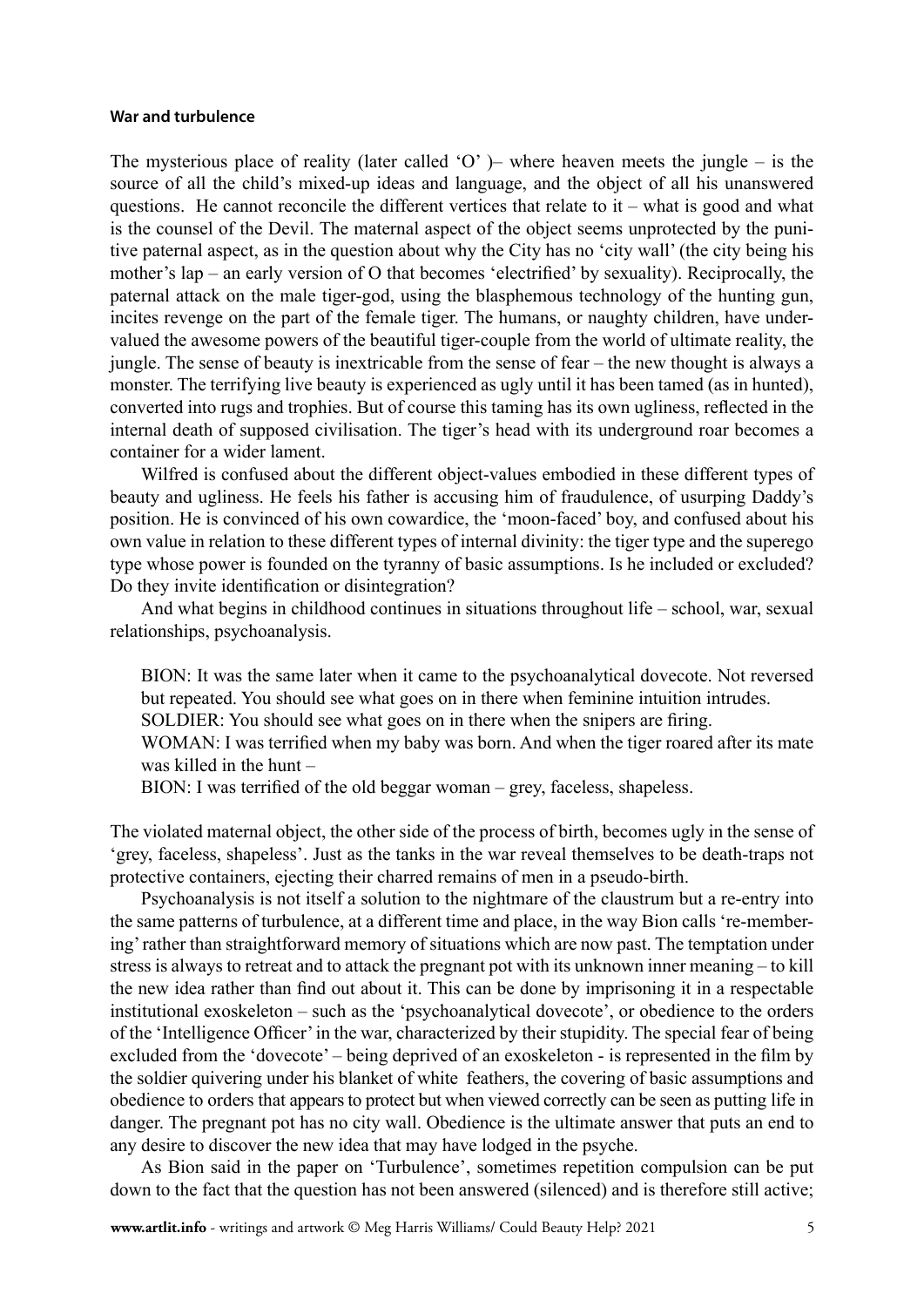it has not been killed off. Ultimately, it is voracious curiosity that pulls him in the direction of reality – curiosity about the internal conversations by fictitional characters in his mind.

# **Psychoanalysis**

Meltzer says that for the psychoanalyst, 'it is more than analogical to say that analysts have the same type of aesthetic conflict in their love affair with the psychoanalytical method and its framework of theory of the personality and therapeutic process.' The analyst's personal story is one example of the universal human story. When the film turns to Psychoanalysis, it is focusing on this matter of universalization, on the question that Bion puts at the beginning of the film:

What parts of me, that once were my own, could ever enter into other people and their becoming?

What kind of useful identification can be set in motion? It means re-entering that state of potential catastrophic change, the possibility of death, either in the future, or perhaps recognizing that death has happened already but this time it may be different. Warning somatic voices come to his attention: 'Don't go down the unconscious Daddy!' For the somatic or prenatal level of thinking (before transformation into alpha-elements) has its own defensive warning signals. It no more wants to be transformed into postnatal language than the postnatal voices wish to listen to these signals. They prefer to stay on opposite sides of their caesura – that is, unless they are captured by poetic language:

Where did I go last night? I asked myself, in the absence of anyone else to ask, other than a few crackpot poets.

The language of poetry and the voices of internalized fictional characters are responsible for keeping the mind alive even in its darkest times of burial under lies and basic assumptions. There is still turbulence beneath the smooth covering of respectability. In the 'Turbulence' paper Bion emphasizes the need to turn the organ of attention – consciousness – below the smooth surface of the Mediterranean sea, to discover the volcanic adolescent emotionality beneath its latency exterior. This part of the mind is a real place – you have to *go* there, in dreams. In his autobiography he quotes the end of Milton's *Lycidas:* 'Tomorrow to fresh woods' – and adds 'Yes *woods* you fool – it's there in the jungle that you have to live!' Woods, like waves, trap turbulence.

Back in the jungle 'where dreams are awake', the Psychoanalyst of the film considers the position of psychoanalysis in relation to the internal object, the tiger, in its native habitat:

PSYCHOANALYST: I would describe psychoanalysis as just a stripe on the coat of the Tiger. Ultimately it may meet the Tiger, the thing itself,  $O'$  –

Instantly he becomes aware of the somatic voices that indicate the pain and distress of the 'wounded men' or internal babies, in a wordless chorus of animal moans with a hint of sad sexuality, trapped in mud rather than the 'blush on the walls of the placenta':

SOMITE: Look at the evidence of your senses. Look at those wounded men moaning in the mud – raucous, gentle, like bitterns mating.

At this point the group of characters are beginning to realise that it is not up to one of them to dominate but to all of them, as a group, to link up and attribute meaning to the sounds.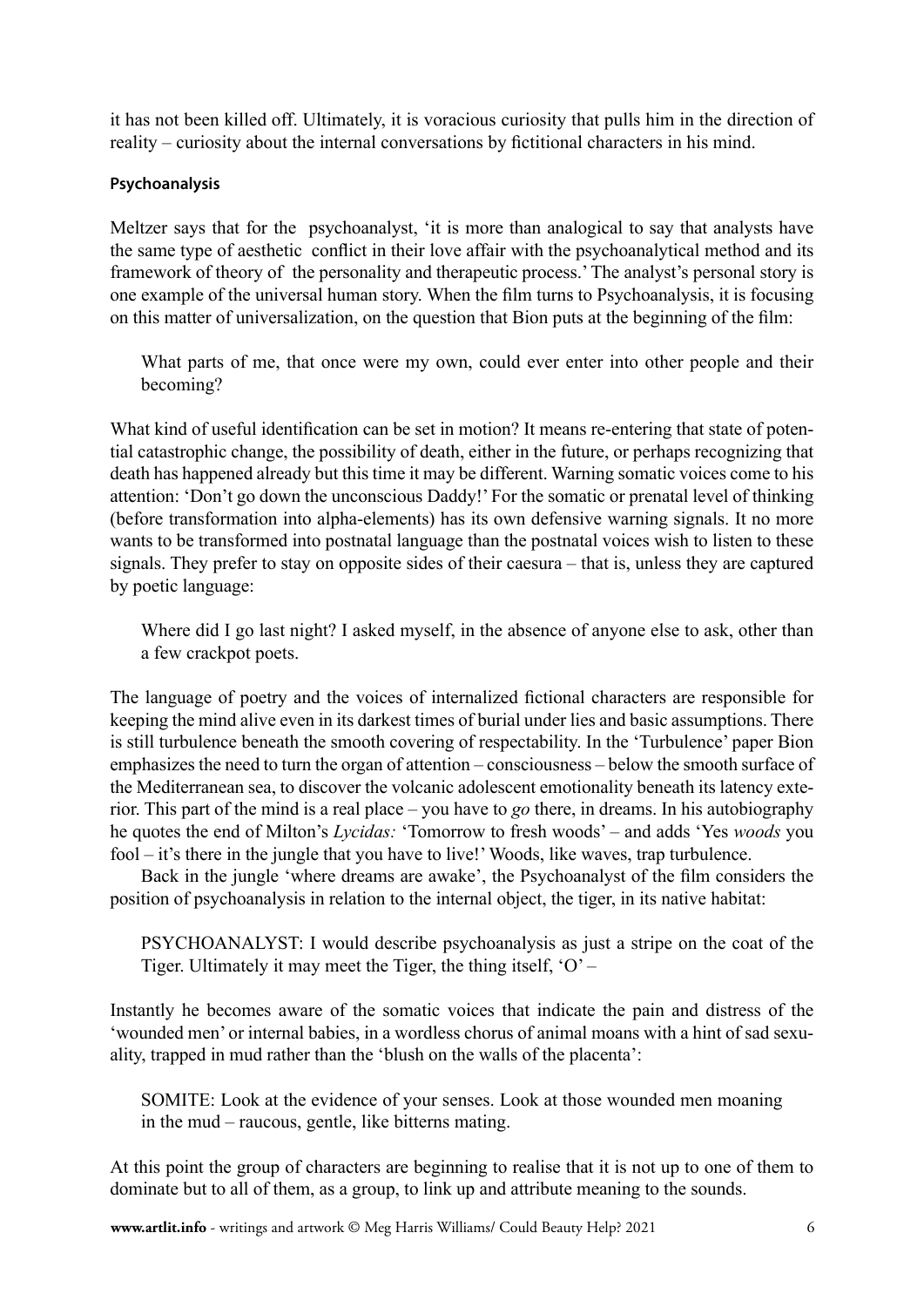BION: This was after the war, but the problem was the same. Could the thing itself ever be altered by being observed? Could a mind ever be grafted onto a sensual glutinous base of fear and appetite? Can the adrenal glands give birth to spirit or soul?

If only two minds could have the real courage to get together and have a meeting – a real discussion about real things. I call it linking up.

The somatic level (the adrenal glands) has found a way to enter the conversation and to become observable by the organ of attention. The miraculous thing then seems to be the possibility that nothing needs to be done – the situation simply needs to be observed. This is an entirely new perspective: that observation might in itself enable development to take place, and turbulent emotions be transformed into a more elevated level of existence – mind, spirit or soul. (Bion says that for him, these terms are interchangeable.)

## **Catastrophic change**

This internal meeting represents what Bion calls 'introducing the patient to himself – for that is a marriage that will last as long as he lives'. Links need to be made in internal reality not just externally, as that is where the drama of Becoming really takes place:

ST PETER: Perhaps even Yourself is worthy of becoming a love object. Had you thought of meeting your own mind for purposes of reality testing?

At first it seems too much to hope for, that 'some passionate love might be born' – passion being Bion's description of 'alignment with O', the result of the creativity of internal objects. 'The nearest I can describe it is passionate love' (he writes in *Attention and Interpretation*).

If that is too ambitious, then perhaps Bion might find a part of himself that he could 'at least respect'.

But this would involve Breakdown, a necessary feature of Becoming. As a result of a new capacity for linking and meeting other parts of the personality, it becomes possible to imagine the type of breakdown that is 'breakthrough': as the Psychoanalyst puts it:

PSYCHOANALYST: Break up, down, in, out, or through?

I began to see the pattern underlying all the examples – the source of turbulence that Palinurus could not see when he forgot about our fishy selves beneath the smooth surface of the waters.

Untouchable, unspeakable – the emotional storm in which the germ of an idea might lodge – the lowly glandular origins of thought embedded in the mud of common sense.

These linkages include the one between pre- and post-natal selves. When the disparate parts come together, a container is formed in which a preconception can lodge and develop, analogously to a foetus in the womb. It is an aesthetic containment, founded in an apparent muddy mess, the 'mud of common sense' in which different senses join together into consensuality. The mind is the future shape of the personality and it evolves from a somatic situation of fertile breakdown of former exoskeletonal shapes, into a vision of beauty, the fruit of selfknowledge:

BION: A mind might be generated by maggots, and the shadow of the Future, like Helen of Troy, emerge from the dungheap of rotting flesh, the carcasses of the war.